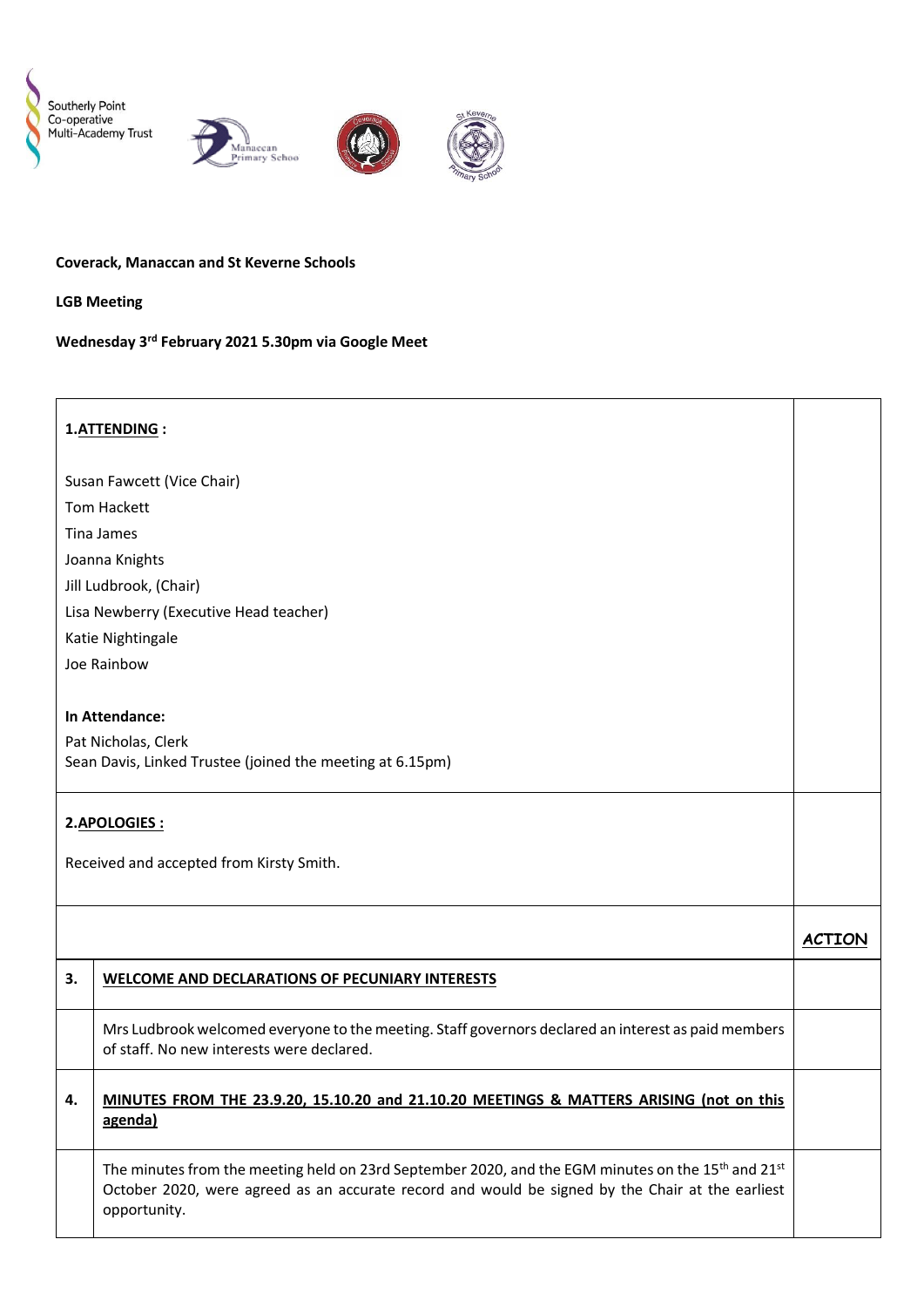|    | Item 9 (from the minutes of the 23 <sup>rd</sup> Sept): The catch up funding had been received by the school and<br>would be paid in 3 instalments. The catch up action plans were published on all websites and were<br>bespoke to each school.                                                                                                                                                                                                                                                                                                                                                                                                                               |                                                                                                                                                                                                                                                              |  |  |  |
|----|--------------------------------------------------------------------------------------------------------------------------------------------------------------------------------------------------------------------------------------------------------------------------------------------------------------------------------------------------------------------------------------------------------------------------------------------------------------------------------------------------------------------------------------------------------------------------------------------------------------------------------------------------------------------------------|--------------------------------------------------------------------------------------------------------------------------------------------------------------------------------------------------------------------------------------------------------------|--|--|--|
| 5. | FEEDBACK FROM THE TRUST BOARD (received Oct 2020 re 15.10.20 meeting)                                                                                                                                                                                                                                                                                                                                                                                                                                                                                                                                                                                                          |                                                                                                                                                                                                                                                              |  |  |  |
|    |                                                                                                                                                                                                                                                                                                                                                                                                                                                                                                                                                                                                                                                                                |                                                                                                                                                                                                                                                              |  |  |  |
|    | <b>COVERACK, MANACCAN AND ST KEVERNE</b>                                                                                                                                                                                                                                                                                                                                                                                                                                                                                                                                                                                                                                       |                                                                                                                                                                                                                                                              |  |  |  |
|    | None at this time.<br>Post LGB meeting: Separate discussions held asking for<br>clear financial information; more involvement of the LGB<br>when key decisions were being made in respect of the<br>school. The LGB would also like a Linked Trustee to attend<br>an LGB meeting.                                                                                                                                                                                                                                                                                                                                                                                              | The Board are clear that engagement<br>with the LGB at an early stage is<br>important if there are key matters<br>affecting the school.<br>The Trust CFO will attend a meeting of<br>the LGB to talk through the finances<br>and accompanying documentation. |  |  |  |
|    | Governors expressed frustration at the lack of communication from the Trust, as there had been no<br>Executive Lead newsletters or weekly bulletins since the lockdown started. In addition, governors felt<br>that Gmail should be included in the overall set up to make communication easier.                                                                                                                                                                                                                                                                                                                                                                               |                                                                                                                                                                                                                                                              |  |  |  |
| 6. | <b>FEEDBACK FROM THE FORUM</b>                                                                                                                                                                                                                                                                                                                                                                                                                                                                                                                                                                                                                                                 |                                                                                                                                                                                                                                                              |  |  |  |
|    | <b>NA</b>                                                                                                                                                                                                                                                                                                                                                                                                                                                                                                                                                                                                                                                                      |                                                                                                                                                                                                                                                              |  |  |  |
| 7. | NOTIFICATION OF ANY NEWLY APPOINTED GOVERNORS / RESIGNATIONS<br>Emma Gooding and Rev Mike North had resigned from the LGB since the last meeting.<br>There had been no newly appointed governors since the last meeting.                                                                                                                                                                                                                                                                                                                                                                                                                                                       |                                                                                                                                                                                                                                                              |  |  |  |
| 8. | <b>HEADTEACHER'S REPORT</b>                                                                                                                                                                                                                                                                                                                                                                                                                                                                                                                                                                                                                                                    |                                                                                                                                                                                                                                                              |  |  |  |
|    | Mrs Newberry's report had been circulated with the agenda in advance of the meeting. The main points<br>discussed were:<br>Coverack's number on roll was 35. Governors were informed that 11 Y6 pupils were leaving at<br>the end of the summer term, but early indications were that only one child was joining in YR in<br>September 2021.<br>Q: Governors were concerned that the agreed marketing of Manaccan Preschool did not include the<br>wider community, and that prospective parents were being offered limited spaces.                                                                                                                                            |                                                                                                                                                                                                                                                              |  |  |  |
|    | A: Mrs Newberry reminded the meeting that there needed to be 4 children at each session to meet<br>costs. A good deal of work had been done, and promotion of the preschool was ongoing. Mrs Newberry<br>had shown families round wherever possible, but this was difficult during the current lockdown. In<br>addition, parents were keeping children at home if they could. Virtual visits were discussed and agreed,<br>and staff would be consulted. Governors were reassured that there were no plans to close the<br>preschool; in fact, the Trust were committed to keeping the provision open, and the estates team had<br>looked at making improvements to the space. |                                                                                                                                                                                                                                                              |  |  |  |
|    | The breakfast club had reopened at Manaccan. A second staff member had been recruited, and<br>$\bullet$<br>had agreed to assist with the marketing for the breakfast club when they took up their post.                                                                                                                                                                                                                                                                                                                                                                                                                                                                        |                                                                                                                                                                                                                                                              |  |  |  |
|    | Performance Management interviews with all support staff was carried out by the Assistant<br>$\bullet$<br>Head Teachers. Governors heard that the current situation had made it difficult to action and<br>indeed, achieve some targets, so this will need to be taken into consideration when they are<br>reviewed.                                                                                                                                                                                                                                                                                                                                                           |                                                                                                                                                                                                                                                              |  |  |  |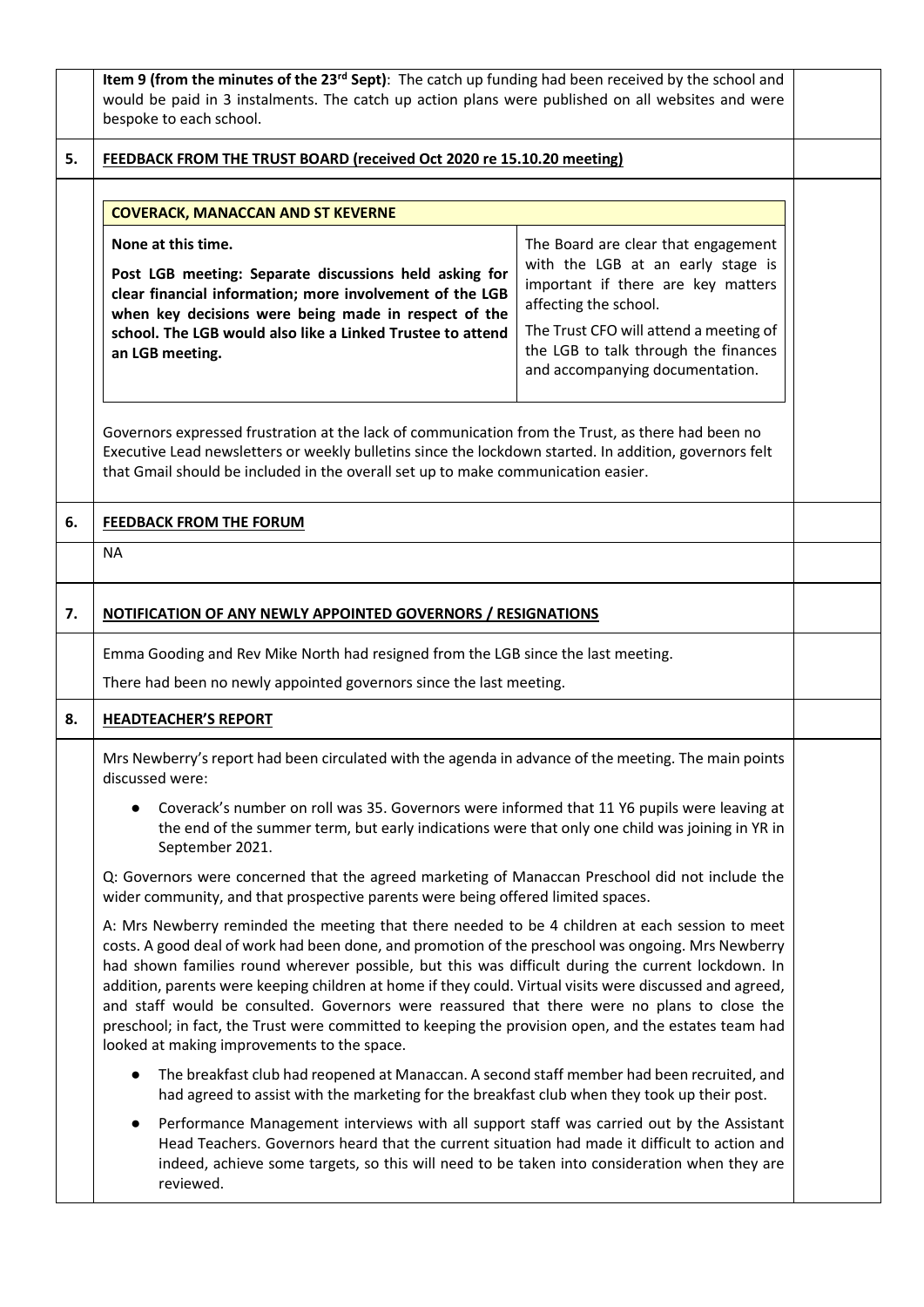|    | $\bullet$<br>home when not in school.                                                                                                                                                                                                                                                                                                                                                                                                                                                                                                    | Numbers attending school were low, enabling staff to work on a rota, supporting pupils from                                                                                                                                                                    |  |  |  |
|----|------------------------------------------------------------------------------------------------------------------------------------------------------------------------------------------------------------------------------------------------------------------------------------------------------------------------------------------------------------------------------------------------------------------------------------------------------------------------------------------------------------------------------------------|----------------------------------------------------------------------------------------------------------------------------------------------------------------------------------------------------------------------------------------------------------------|--|--|--|
|    | Teachers were much more confident with Google Classrooms, and the engagement with<br>$\bullet$<br>remote education in all schools was very good. Extra support had been provided to pupils with<br>no internet or suitable devices. Protocols for remote education were available on the<br>websites.                                                                                                                                                                                                                                    |                                                                                                                                                                                                                                                                |  |  |  |
|    | INSET training planned for the 22 <sup>nd</sup> February had been cancelled.<br>$\bullet$                                                                                                                                                                                                                                                                                                                                                                                                                                                |                                                                                                                                                                                                                                                                |  |  |  |
|    | All statutory tests and assessments scheduled for the summer term had been cancelled.                                                                                                                                                                                                                                                                                                                                                                                                                                                    |                                                                                                                                                                                                                                                                |  |  |  |
|    | Mrs Ludbrook thanked Mrs Newberry for her report.                                                                                                                                                                                                                                                                                                                                                                                                                                                                                        |                                                                                                                                                                                                                                                                |  |  |  |
| 9. | SAFEGUARDING (GOVERNOR'S) REPORT                                                                                                                                                                                                                                                                                                                                                                                                                                                                                                         |                                                                                                                                                                                                                                                                |  |  |  |
|    | A safeguarding audit was undertaken by the Trust Safeguarding Lead in the Autumn Term 2020 as a<br>virtual meeting with the DSL & DDSL from each school. The feedback in all 3 schools was very positive,<br>'The school has robust policies and procedures in place for safeguarding. The DSL and DDSL have a<br>sound understanding of their roles and they work closely with staff to ensure that safeguarding is a<br>shared responsibility.'<br>Mrs Ludbrook had seen and monitored the audit, and found no issues arising from it. |                                                                                                                                                                                                                                                                |  |  |  |
| 10 | <b>HEALTH &amp; SAFETY UPDATE</b>                                                                                                                                                                                                                                                                                                                                                                                                                                                                                                        |                                                                                                                                                                                                                                                                |  |  |  |
|    | Covered under item 8 - Head teacher's report                                                                                                                                                                                                                                                                                                                                                                                                                                                                                             |                                                                                                                                                                                                                                                                |  |  |  |
| 11 | <b>STRUCTURED QUESTIONS</b>                                                                                                                                                                                                                                                                                                                                                                                                                                                                                                              |                                                                                                                                                                                                                                                                |  |  |  |
|    | <b>Staff wellbeing</b> Covered under item $8 - Head$<br>teacher's report                                                                                                                                                                                                                                                                                                                                                                                                                                                                 |                                                                                                                                                                                                                                                                |  |  |  |
|    | Curriculum Covered under item 8 - Head<br>teacher's report                                                                                                                                                                                                                                                                                                                                                                                                                                                                               |                                                                                                                                                                                                                                                                |  |  |  |
|    | <b>Training &amp; Development of the LGB</b><br>Q: Were there any upcoming training<br>opportunities for governor?                                                                                                                                                                                                                                                                                                                                                                                                                       | A: Trust led governor training dates for the<br>academic year had been set and shared with<br>governors. The Trust had recently agreed to join<br>the NGA (National Governors Association), which<br>would also offer training opportunities for<br>governors. |  |  |  |
| 12 | <b>FEEDBACK ON GOVERNOR MONITORING VISITS</b>                                                                                                                                                                                                                                                                                                                                                                                                                                                                                            |                                                                                                                                                                                                                                                                |  |  |  |
|    | There have been no governor monitoring visits since the last meeting.                                                                                                                                                                                                                                                                                                                                                                                                                                                                    |                                                                                                                                                                                                                                                                |  |  |  |
|    | Governors heard that Ofsted were planning remote visits to focus on the provision of remote<br>education. At the most recent Chair of Governors meeting with Donna Bryant, the importance of<br>monitoring was discussed, however staff workload and wellbeing must be taken into account.                                                                                                                                                                                                                                               |                                                                                                                                                                                                                                                                |  |  |  |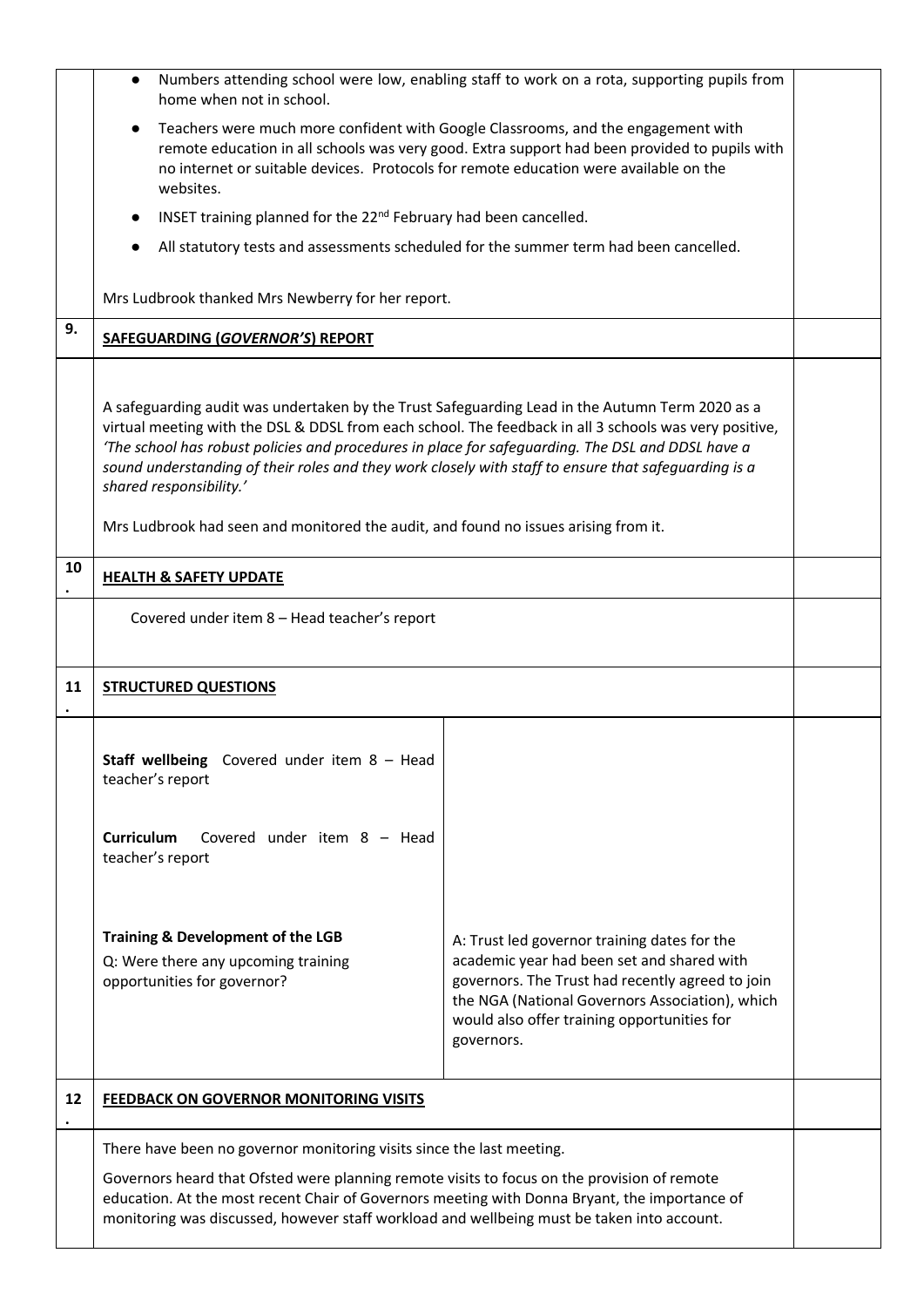|    | Mrs James agreed to take on the responsibility for Maths and carry out a monitoring visit.                                                                                                                                                                                                                                                                                                        |  |
|----|---------------------------------------------------------------------------------------------------------------------------------------------------------------------------------------------------------------------------------------------------------------------------------------------------------------------------------------------------------------------------------------------------|--|
|    | Mrs Fawcett agreed to accept the H&S governor role.                                                                                                                                                                                                                                                                                                                                               |  |
|    | Dr Hackett agreed to accept responsibility for Pupil Premium.                                                                                                                                                                                                                                                                                                                                     |  |
|    | Mrs Newberry confirmed that Mrs Fawcett was indicated as whistleblowing governor in all three<br>schools.                                                                                                                                                                                                                                                                                         |  |
| 13 | <b>FOCUS ITEMS AND UPDATES</b>                                                                                                                                                                                                                                                                                                                                                                    |  |
|    | Finance - Mrs Ludbrook offered to put together a guide for governors, to help them navigate<br>$\bullet$<br>the Google drive and locate the management accounts and three year forecast budget. Mr<br>Rainbow offered to help fellow governors with any Google access issues. A date would be set<br>for the budget meeting with Sean Pinhay at the end of the meeting.                           |  |
|    | Operational risk register Covid19 - Covered under item 8 - Head teacher's report.                                                                                                                                                                                                                                                                                                                 |  |
|    | Governor responsibilities - Covered under item 12 - Feedback on governor monitoring visits.                                                                                                                                                                                                                                                                                                       |  |
|    | Approval of policies - all policies presented were agreed by governors.                                                                                                                                                                                                                                                                                                                           |  |
| 14 | <b>IMPACT AND EFFECTIVENESS OF LOCAL GOVERNING BODY SINCE LAST MEETING</b>                                                                                                                                                                                                                                                                                                                        |  |
|    | Governors had assisted in the policy review process.<br>$\bullet$<br>Mrs Knights sourced a COVID hardship grant and a donation from the Parish Council to secure<br>$\bullet$<br>enough funds to run breakfast club provision at Manaccan for a term.<br>Mrs Knights and Mrs Nightingale had worked to promote the Manaccan preschool in an effort<br>$\bullet$<br>to increase numbers attending. |  |
|    |                                                                                                                                                                                                                                                                                                                                                                                                   |  |
| 15 | <b>URGENT MATTERS FOR DISCUSSION</b>                                                                                                                                                                                                                                                                                                                                                              |  |
|    | None.                                                                                                                                                                                                                                                                                                                                                                                             |  |
| 16 | <b>MATTERS TO BE RAISED WITH THE TRUST BOARD</b>                                                                                                                                                                                                                                                                                                                                                  |  |
|    | Governors were still concerned about the ongoing issues relating to governor access to the Google<br>$\bullet$<br>platform.                                                                                                                                                                                                                                                                       |  |
| 17 | <b>DATES OF FUTURE MEETINGS</b>                                                                                                                                                                                                                                                                                                                                                                   |  |
|    | Wednesday 24 <sup>th</sup> February 2021 5.30pm (Budget meeting with Sean Pinhay and Donna Bryant)<br>Wednesday 16 <sup>th</sup> June 2021 5.30pm (formal meeting)                                                                                                                                                                                                                                |  |